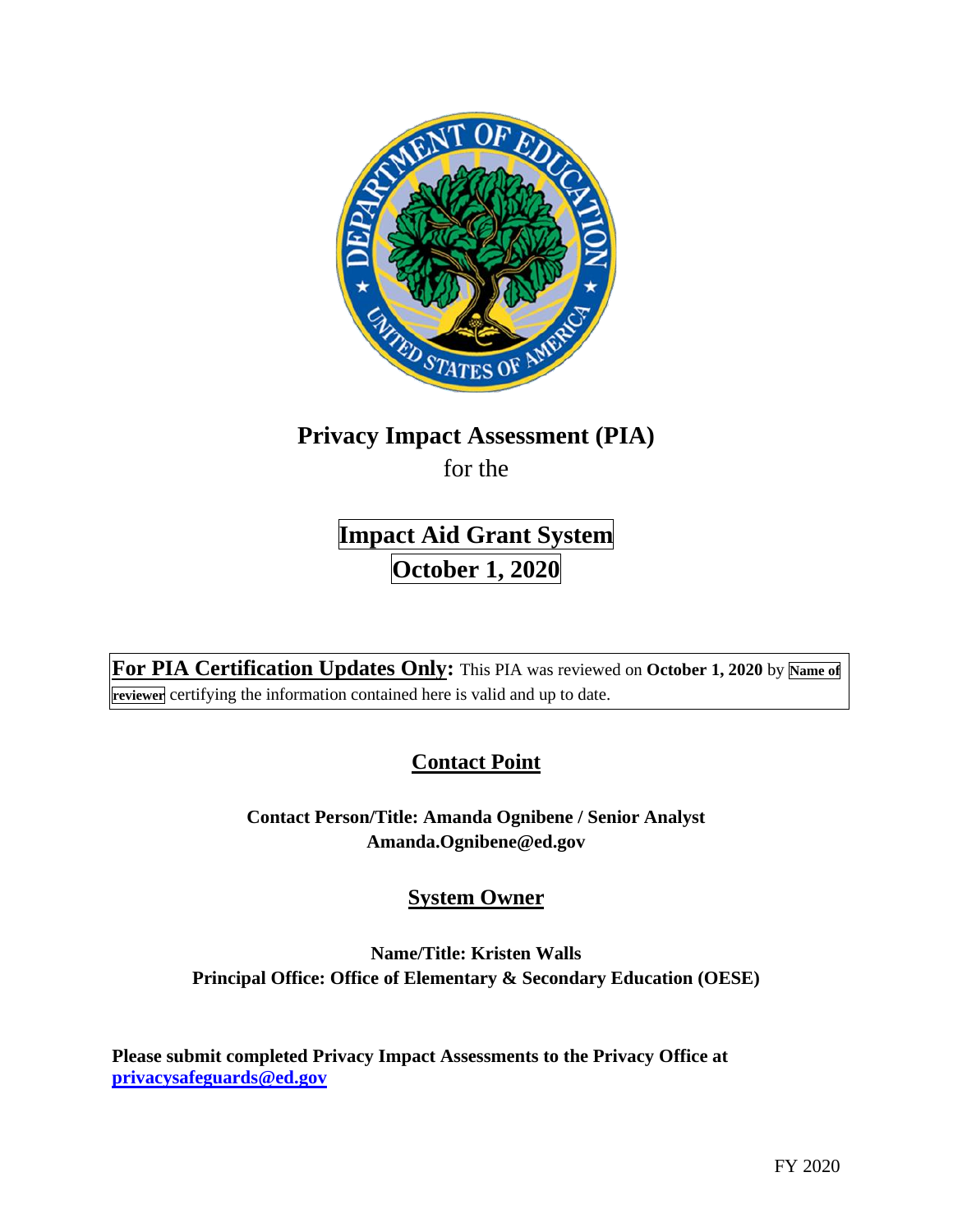*Please complete this Privacy Impact Assessment (PIA) on how personally identifiable information (PII) is collected, stored, protected, shared, and managed electronically by your system. You may wish to consult with your ISSO in completing this document. If a question does not apply to your system, please answer with N/A.* 

#### **1. Introduction**

**1.1.** Describe the system including the name, acronym, and a brief description of the program or purpose for the system.

The Impact Aid Program (IAP) is a Federal formula grant program administered by the U.S. Department of Education (DoED) Office of Elementary and Secondary Education (OESE). It is designed to ease the financial burden placed on resources of local educational agencies (LEAs) due to certain activities of the Federal Government. Because local schools usually are supported by local real property taxes collected from property owners in the geographic area of the LEA, the ownership of property by the Federal Government reduces the amount of available local tax revenue and may increase the number of children enrolled in the LEA. Impact Aid payments provide the financial assistance to certain LEAs impacted by this financial burden.

The Impact Aid Grant System (IAGS) will provide a public application interface to allow full grants life-cycle management, including: application submission, application review, grant award approval, payment calculation, financial reporting, grantee communications, issue management, and workflows. Data collection will occur during the grant application process and during the application review and audit processes.

**1.2.** Describe the purpose for which the personally identifiable information  $(PII)^{1}$  is collected, used, maintained or shared.

LEAs submit source forms on which initial eligibility determinations for LEAs are made and as part of the grantee audit process. Name and work contact information of LEA personnel are collected to administer the program and to contact the LEA if needed.

IAP uses a risk-based audit selection process that results in grantees being audited, on average, once every five years. In the event of an audit, the documents submitted to auditors may include the following information from parents and students who live or work on Federal property, or who are members of the uniformed services:

- Name and date of birth of student
- Name and home address of parent
- Parent's rank and branch of service if on active duty

 $1$  The term "personally identifiable information" refers to information which can be used to distinguish or trace an individual's identity, such as their name, social security number, biometric records, etc. alone, or when combined with other personal or identifying information which is linked or linkable to a specific individual, such as date and place of birth, mother's maiden name, etc. OMB Circular A-130, page 33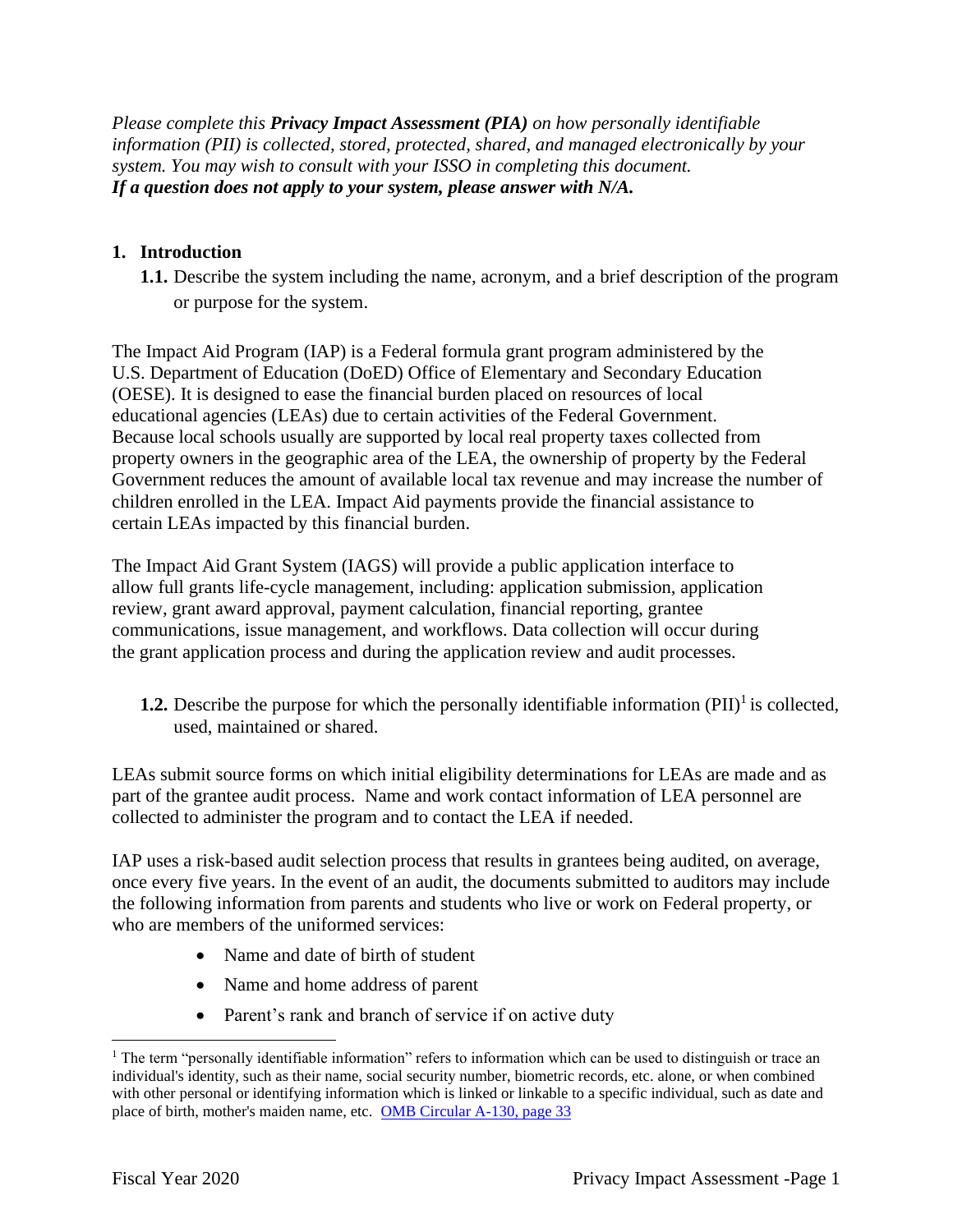- Parent's employer address, if located on Federal property
- **1.3.** Is this a new system, or one that is currently in operation?

#### Currently Operating System

**1.4.** Is this PIA new, or is it updating a previous version?

#### Updated PIA

**1.5.** Is the system operated by the agency or by a contractor?

#### Contractor

**1.5.1.** If the system is operated by a contractor, does the contract or other acquisitionrelated documents include privacy requirements?

 $\Box N/A$ 

Yes

### **2. Legal Authorities and Other Requirements**  *If you are unsure of your legal authority, please contact your program attorney.*

**2.1.** What specific legal authorities and/or agreements permit and regulate the collection and use of data by the system? Please include name and citation of the authority.

 CFR 222. Allow for the establishment and maintenance of the program, including determining The program is authorized by Title VII of the Elementary and Secondary Education Act (ESEA), as amended. The program regulations are in the U.S. Code of Federal Regulations at 34 LEA eligibility and for auditing eligible LEAs.

#### **SORN**

**2.2.** Is the information in this system retrieved by an individual's name or personal identifier such as a Social Security Number or other identification?

No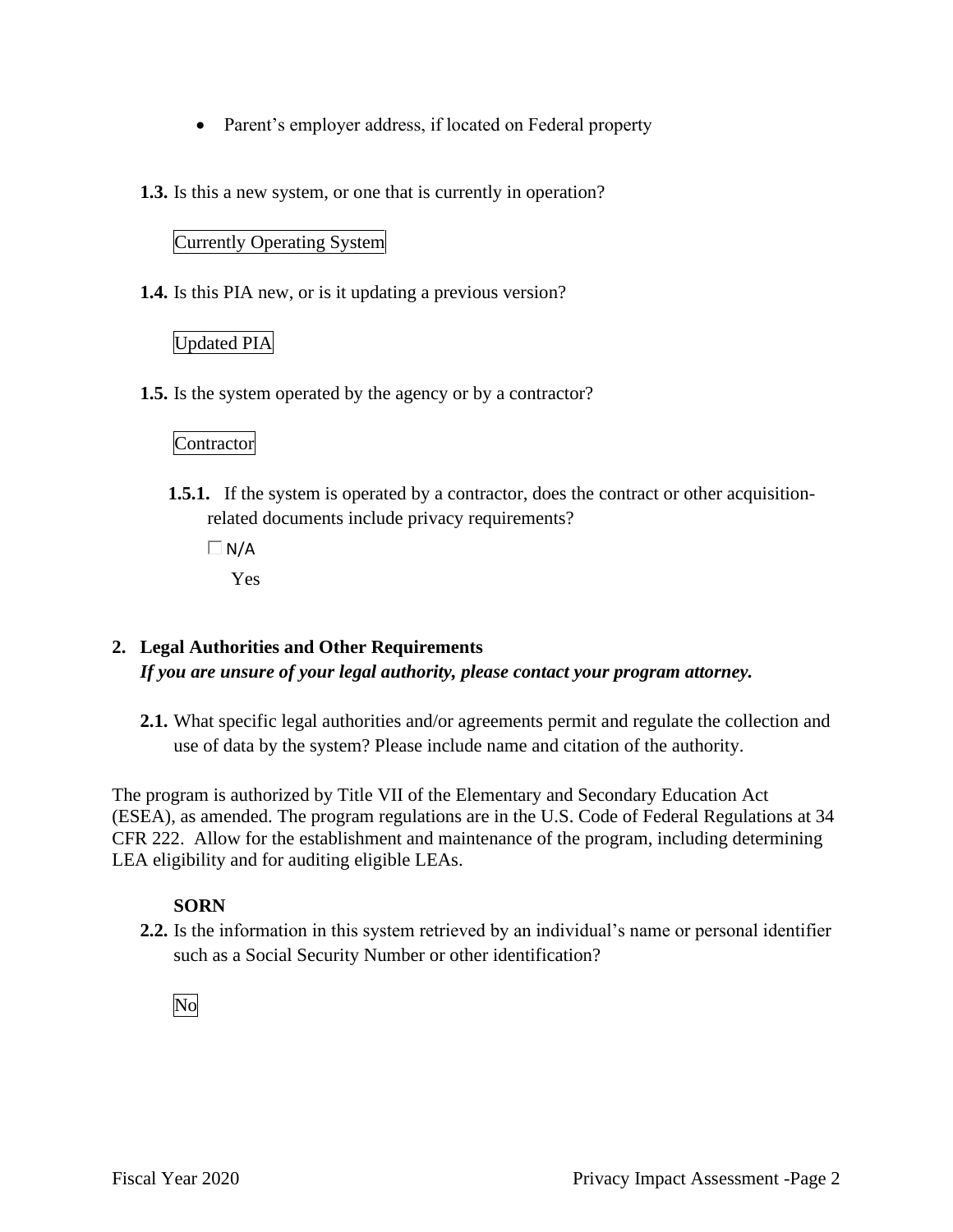**2.2.1.** If the above answer is **YES,** this system will need to be covered by Privacy Act System of Records Notice(s)  $(SORN(s))$ .<sup>2</sup> Please provide the SORN name, number, Federal Register citation and link, or indicate that a SORN is in progress.

N/A Click here to enter text.

Department, etc.

**2.2.2.** If the above answer is **NO**, explain why a SORN was not necessary. For example, the information is not retrieved by an identifier, the information is not maintained in a system of records, or the information is not maintained by the

 $\Box$ N/A

Information is not retrieved using an individual name or other identifier.

#### **Records Management**

**If you do not know your records schedule, please consult with your records liaison or send an email to [RMHelp@ed.gov](mailto:RMHelp@ed.gov)** 

**2.3.** What is the records retention schedule approved by National Archives and Records Administration (NARA) for the records contained in this system? Please provide all relevant NARA schedule numbers and disposition instructions.

Yes. The ED records schedule is 254: Grants Administration and Management Files (N1-441-11-001). Records are destroyed 10 years after last action is taken on the file, but longer retention is authorized if required for business use.

**2.4.** Is the PII contained in this system disposed of appropriately, and in accordance with the timelines in the records disposition schedule?

Yes

#### **3. Characterization and Use of Information**

#### **Collection**

**3.1.** List the specific PII elements (e.g., name, email, address, phone number, date of birth, Social Security, etc.) that the system collects, uses, disseminates, or maintains.

 $2 A$  System of Records Notice (SORN) is a formal notice to the public that identifies the purpose for which PII is collected, from whom and what type of PII is collected, how the PII is shared externally (routine uses), and how to access and correct any PII maintained by ED. https://connected.ed.gov/om/Documents/SORN-Process.pdf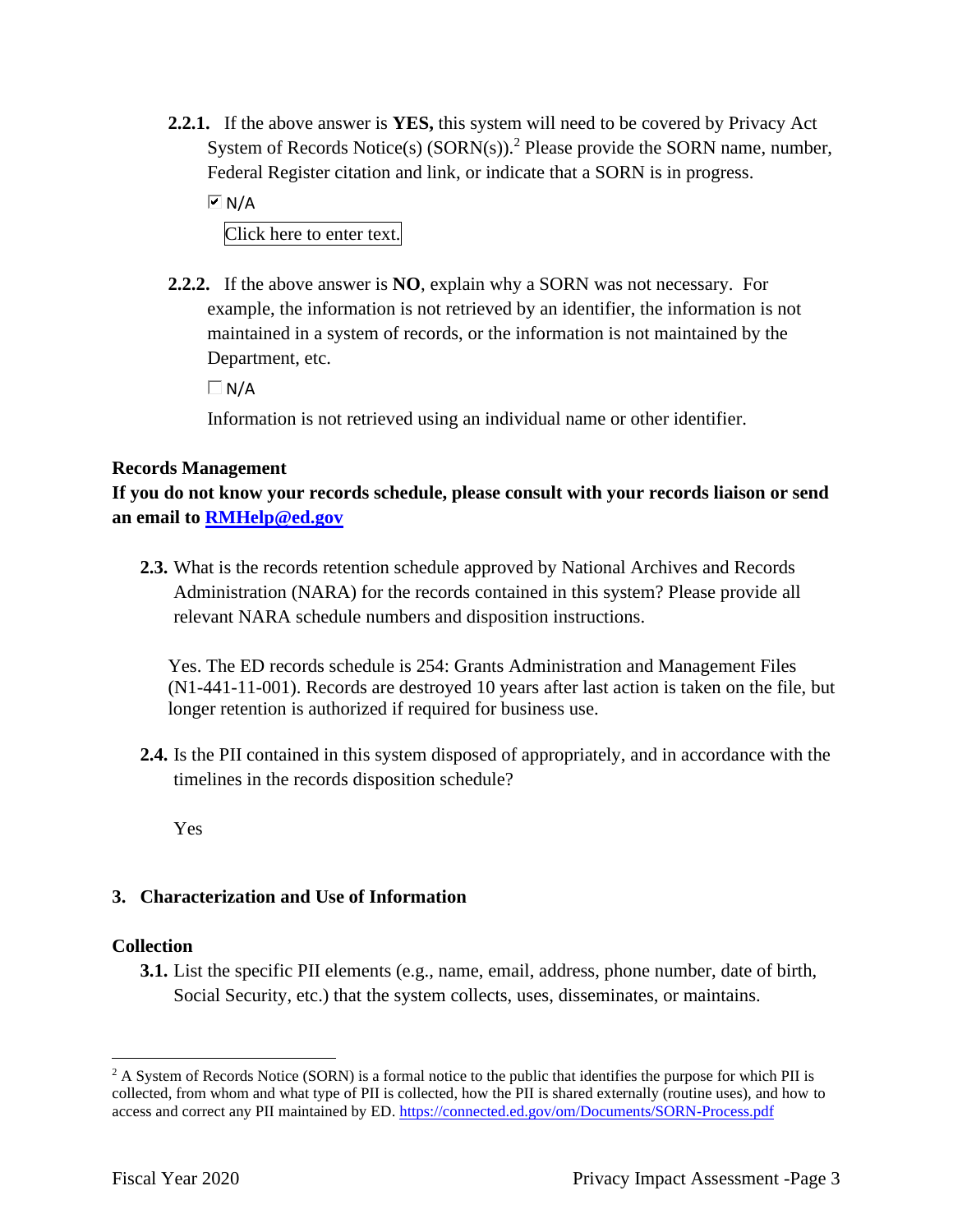LEA Personnel: Name, phone number, and email address.

 services: In the event of an audit of a grantee, the documents provided and maintained in the system may also include the following information from parents and students who live or work on federal property, or who are members of the uniformed

- Name and date of birth of student
- Name and home address of parent
- Parent's rank and branch of service if on active duty
- Parent's employer address, if located on Federal property
- **3.2.** Does the system collect only the minimum amount required to achieve the purpose stated in Question 1.2?

Yes

IAP collects only the minimum information necessary to administer the program. Contact information is needed to communicate with the LEA recipients and administer the program. Additional information, such parent and student information is collected as part of an audit and is needed for auditing purposes. This information is needed to determine whether a child or their parent lives/works on federal property. The IAP uses this information to cross-reference the student's address against federal property records to ensure the student resides on, or the parent works on, federal property. No information is collected that is not required to achieve these purposes.

**3.3.** What are the sources of PII collected (e.g., individual, school, another agency, commercial sources, etc.)?

 or working on Federal properties. LEA personnel information is collected directly from the The LEAs collect information from individual students and parents. The LEAs total the number of children for each property and/category and submits the total numbers in Impact Aid grant application through the IAGS. The statistical information submitted contains the high-level student count totals and not the PII of eligible students/parents living LEA. Audit information is collected by from parents and students by LEAs and is provided to IAG.

**3.4.** How is the PII collected from the stated sources listed in Question 3.3 (e.g., paper form, web page, database, etc.)?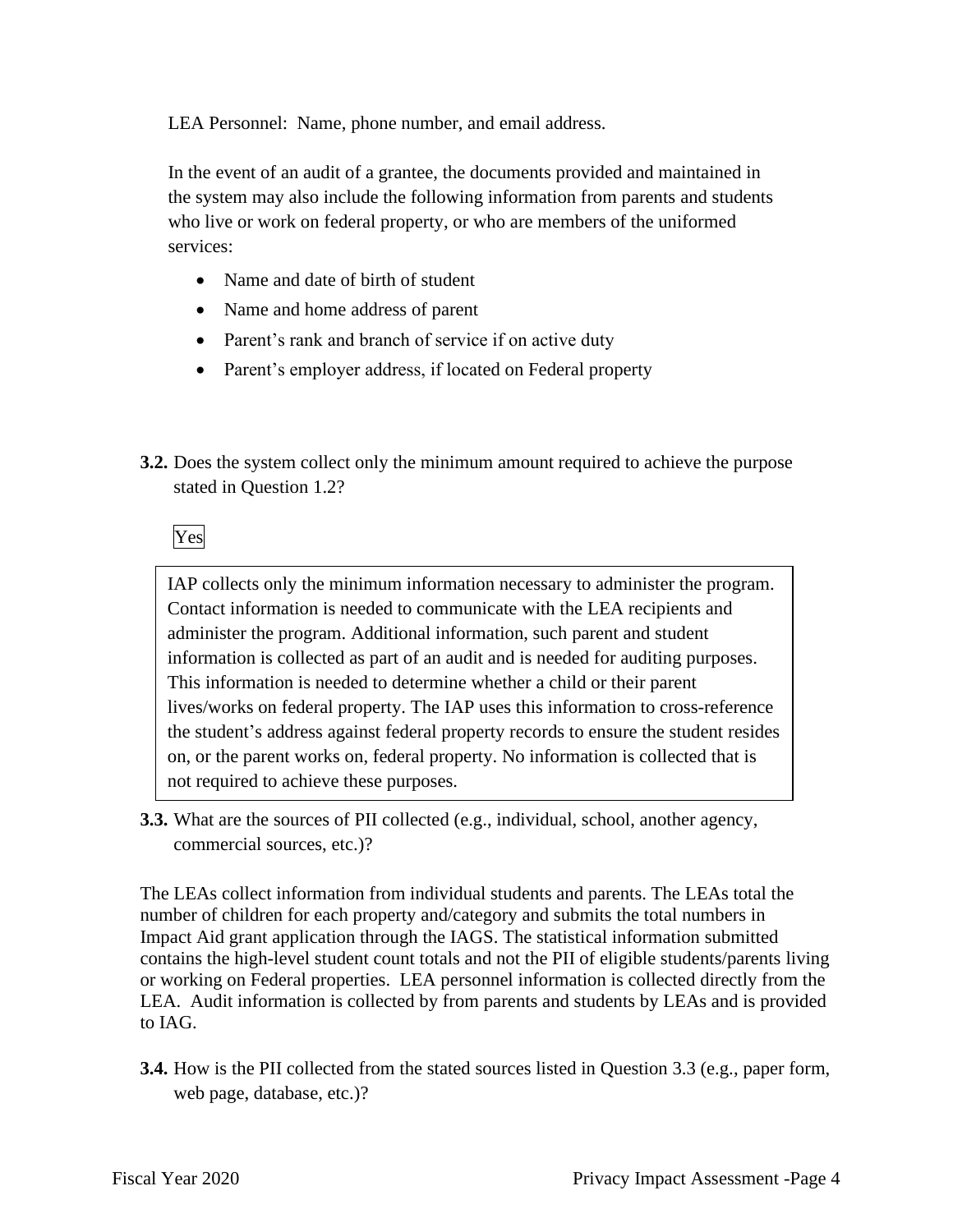LEAs provide their personnel information on applications submitted to the IAP.

 Source Check Form. These paper forms are combined via PDFs. The LEAs will upload LEAs collect information from parents and students using Parent-Pupil Surveys and the the information attachments to an application when the application is audited, as requested by IAP.

collected?<sup>3</sup> Is there a frequency at which there are continuous checks to ensure the PII **3.5.** How is the PII validated or confirmed to ensure the integrity of the information remains valid and accurate?

In the case of Parent-Pupil survey forms, information is validated by the student's parent. In the case of a Source Check form, student information is validated by the LEA and employment/residence information is verified by a certifier with knowledge of the Federal connection (for example, a Bureau of Indian Affairs or tribal official, a Federal Housing official, or a military base housing official).

The certifier validates that the address reported is Federal property and certifies that the individuals reported by the LEA are in fact employees/contractors/residents or otherwise connected to that property.

#### **Use**

**3.6.** Describe how the PII is used to achieve the purpose stated in Question 1.2 above.

LEA personnel name and contact information are collected as part of the application process so IAP has a point of contact.

Applicant LEAs collect student and parent information in order to count students who are federally connected on the annual Impact Aid application. Federally connected students are students who belong to families who live on or work on Federal, tax-exempt properties. When the application is audited, IAP staff may request for the LEA to upload student-level data to IAGS. IAP staff use the uploaded files to verify that the students were appropriately counted, verified, and categorized for payment.

**3.7.** Is the system using PII for testing/researching new applications or information systems prior to deployment or for training employees?



 $3$  Examples include restricted form filling, account verification, editing and validating information as it's collected, and communication with the individual whose information it is.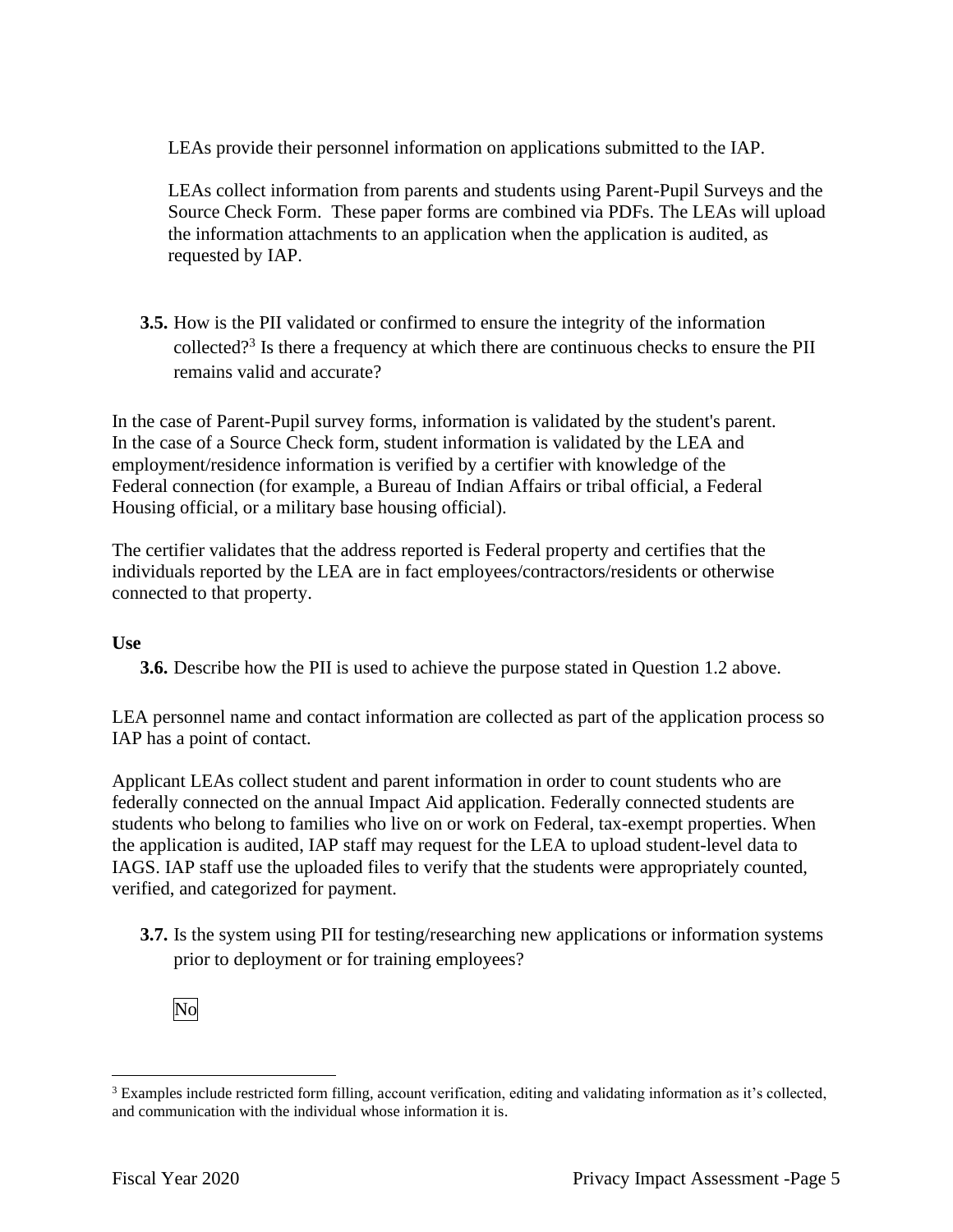**3.7.1.** If the above answer is **YES,** what controls are in place to minimize the risk and protect the data?

 $\overline{\triangleright}$  N/A Click here to enter text.

#### **Social Security Numbers**

*It is the Department's Policy that, in order to collect Social Security Numbers, the System Owner must state the collection is: 1) authorized by law, 2) necessary for an agency purpose, and 3) there is no reasonable alternative.* 

**3.8.** Does the system collect Social Security Numbers? Note that if the system maintains Social Security Numbers but does not explicitly collect them, answer 3.8.1 to address the purpose for maintaining them.

### No

**3.8.1.** If the above answer is **YES**, explain the purpose for its collection, and how the SSN will be used.

 $\overline{V}$  N/A Click here to enter text.

**3.8.2.** Specify any alternatives considered in the collection of SSNs and why the alternatives were not selected.

 $\overline{M}$  N/A Click here to enter text.

- **4. Notice** 
	- **4.1.** How does the system provide individuals with notice about the collection of PII prior to its collection (e.g., direct notice, such as a Privacy Act Statement (if applicable) or public notice, such as a SORN, PIA,)? If notice is not provided, explain why not.

IAP collects LEA personnel information as part of the application process.

IAP does not directly collect PII from parents and students. As a result, IAGS does not provide notice to individuals about the collection of PII because Impact Aid grants are awarded to LEAs, not individuals. The LEAs collect and maintain individual forms from parents and students. State and local laws where the LEA is located apply with regard to notices to individuals of their privacy rights.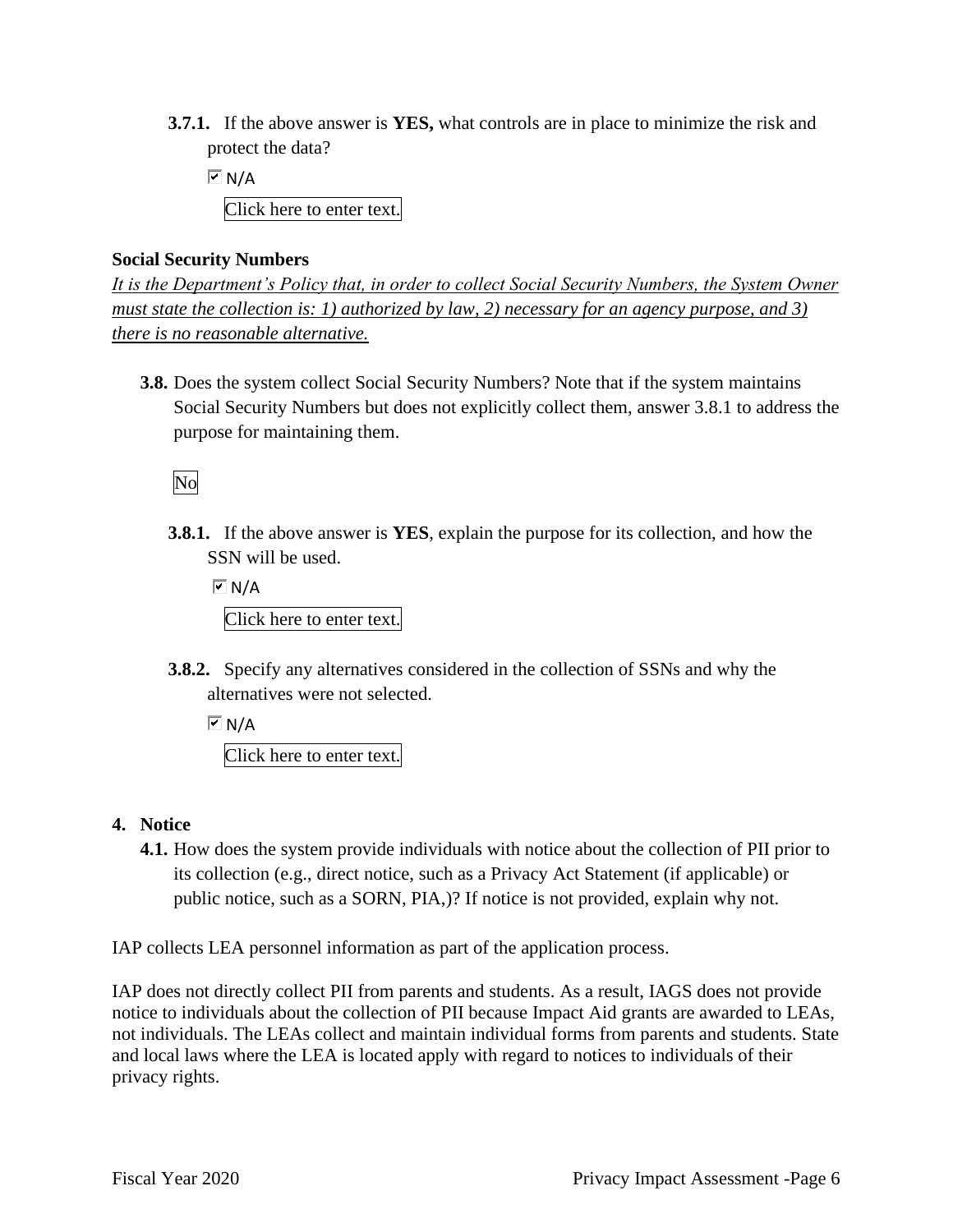This PIA will be posted to the [ed.gov/notices](https://ed.gov/notices) webpage.

- **4.2.** Provide the text of the notice or the link to the webpage where the notice is posted if notice is provided other than by SORN or PIA.  $\overline{M}$  N/A
- **4.3.** What opportunities are available for individuals to consent to uses (including new uses of previously collected PII), decline to provide PII, or opt out of the project?

LEAs choose to provide this information, but no consent is obtained. The LEA personnel information is provided by the personnel only for contact purposes.

LEAs collect the information from individuals who agree to its stated uses. Individuals may decline to provide information or opt-out without penalty.

**4.4.** Is the notice referenced in Question 4.1 reviewed and revised when there are changes in the practice, policy, or activities that affect the PII and privacy to ensure that individuals are aware of and can consent to, where feasible, these changes?

Yes

#### **5. Information Sharing and Disclosures**

#### **Internal**

**5.1.** Will PII be shared internally with other ED principal offices? If the answer is **NO**, please skip to Question 5.4.

No

**5.2.** What PII will be shared and with whom?

 $\overline{M}$  N/A Click here to enter text.

**5.3.** What is the purpose for sharing the specified PII with the specified internal organizations?

 $\overline{M}$  N/A

Click here to enter text.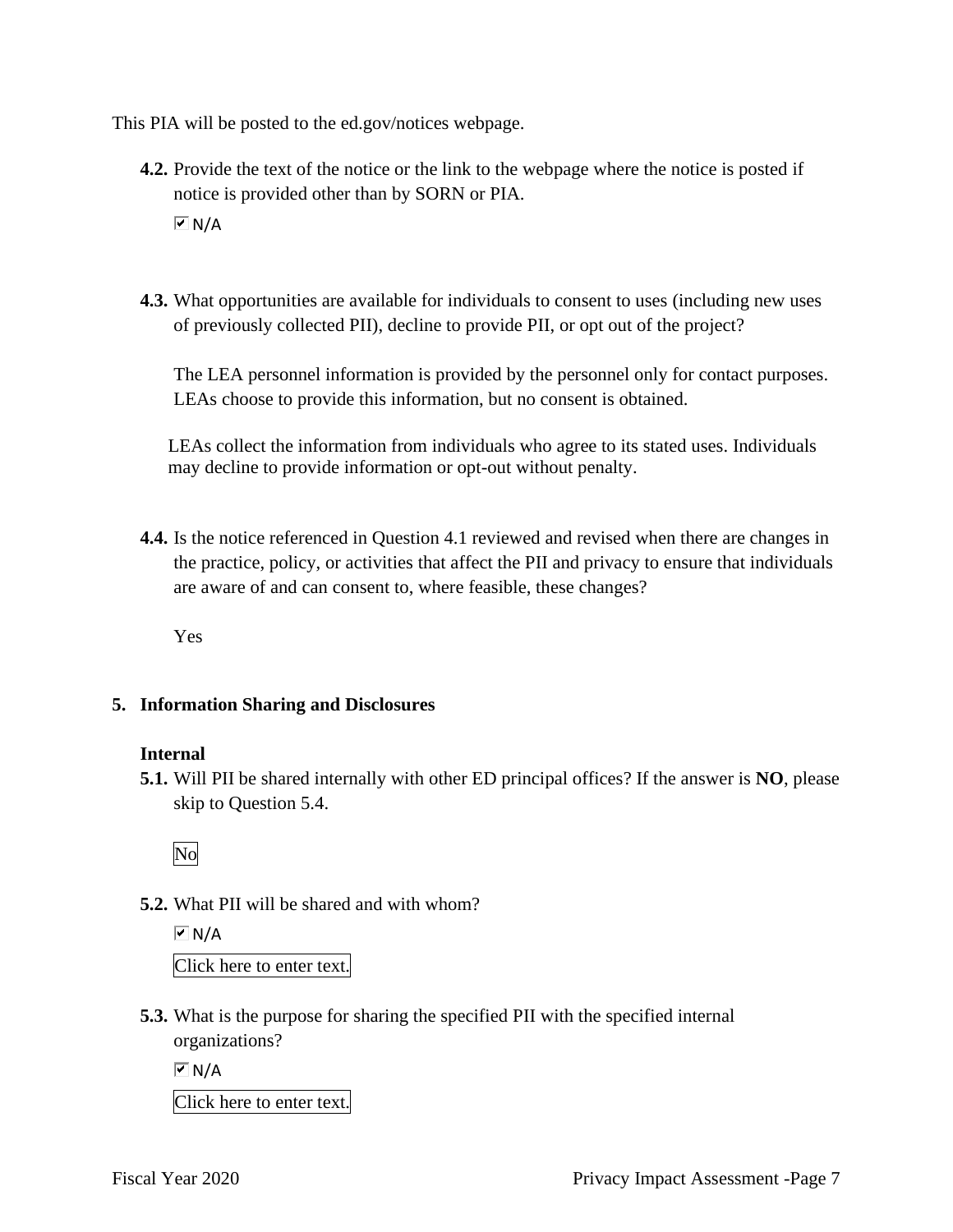#### **External**

**5.4.** Will the PII contained in the system be shared with external entities (e.g. another agency, school district, the public, etc.)? If the answer is **NO**, please skip to Question 6.1.

No

**5.5.** What PII will be shared and with whom? List programmatic disclosures only.<sup>4</sup> **Note: If you are sharing Social Security Numbers externally, please specify to whom and for what purpose**.

 $\boxed{\mathsf{M}}$  N/A

Click here to enter text.

**5.6.** What is the purpose for sharing the PII with the specified external entities?

 $\overline{V}$  N/A

Click here to enter text.

**5.7.** Is the sharing with the external entities authorized?

 $\overline{M}$  N/A Click here to select.

**5.8.** Is the system able to provide and retain an account of any disclosures made and make it available upon request?

 $\overline{M}$  N/A

Click here to select.

**5.9.** How is the PII shared with the external entity (e.g. email, computer match, encrypted line, etc.)?

 $\boxed{\mathsf{M}}$  N/A

Click here to enter text.

**5.10.** Is the sharing pursuant to a Computer Matching Agreement (CMA), Memorandum of Understanding (MOU), or other type of approved sharing agreement with another agency?

 $\sqrt{M}$  N/A

 4 If this information is covered by Privacy Act System of Records Notice (SORN) please list only relevant programmatic disclosures listed under the Routine Uses section.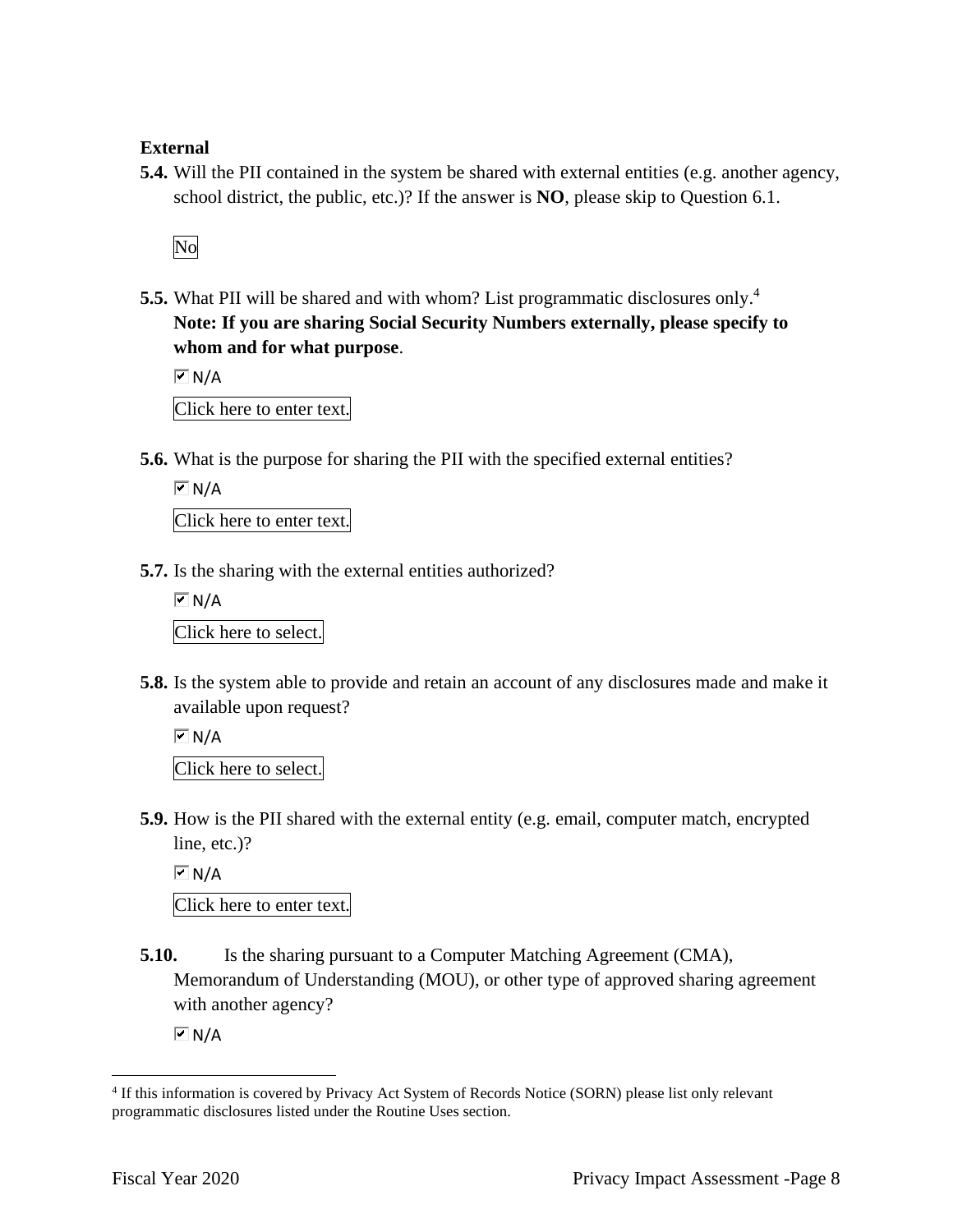Click here to select.

**5.11.** Does the project place limitation on re-disclosure?

 $\boxed{\mathsf{M}}$  N/A

Click here to select.

#### **6. Redress**

**6.1.** What are the procedures that allow individuals to access their own information?

LEA personnel must work with IAP to access their information.

Individuals must work with the LEA to access their own information. IAGS does not store information for retrieval by individual identifiers.

**6.2.** What procedures are in place to allow the subject individual to correct inaccurate or erroneous information?

LEA personnel may contact IAP to correct their information.

The individual must request contact the LEA for information correction. The LEA must verify the accuracy of the corrected information before submitting the correction to IAGS.

**6.3.** How does the project notify individuals about the procedures for correcting their information?

LEA personnel submit the applications, and if they wish to update the point of contact, they reach out to the IAP.

The LEAs are responsible for notifying individuals about the procedures for correcting their information.

#### *7.* **Safeguards**

*If you are unsure which safeguards will apply, please consult with your ISSO.* 

**7.1.** Does the principal office work with their CSO/ISSO to build privacy & security into the system and build privacy extensions to the extent feasible?

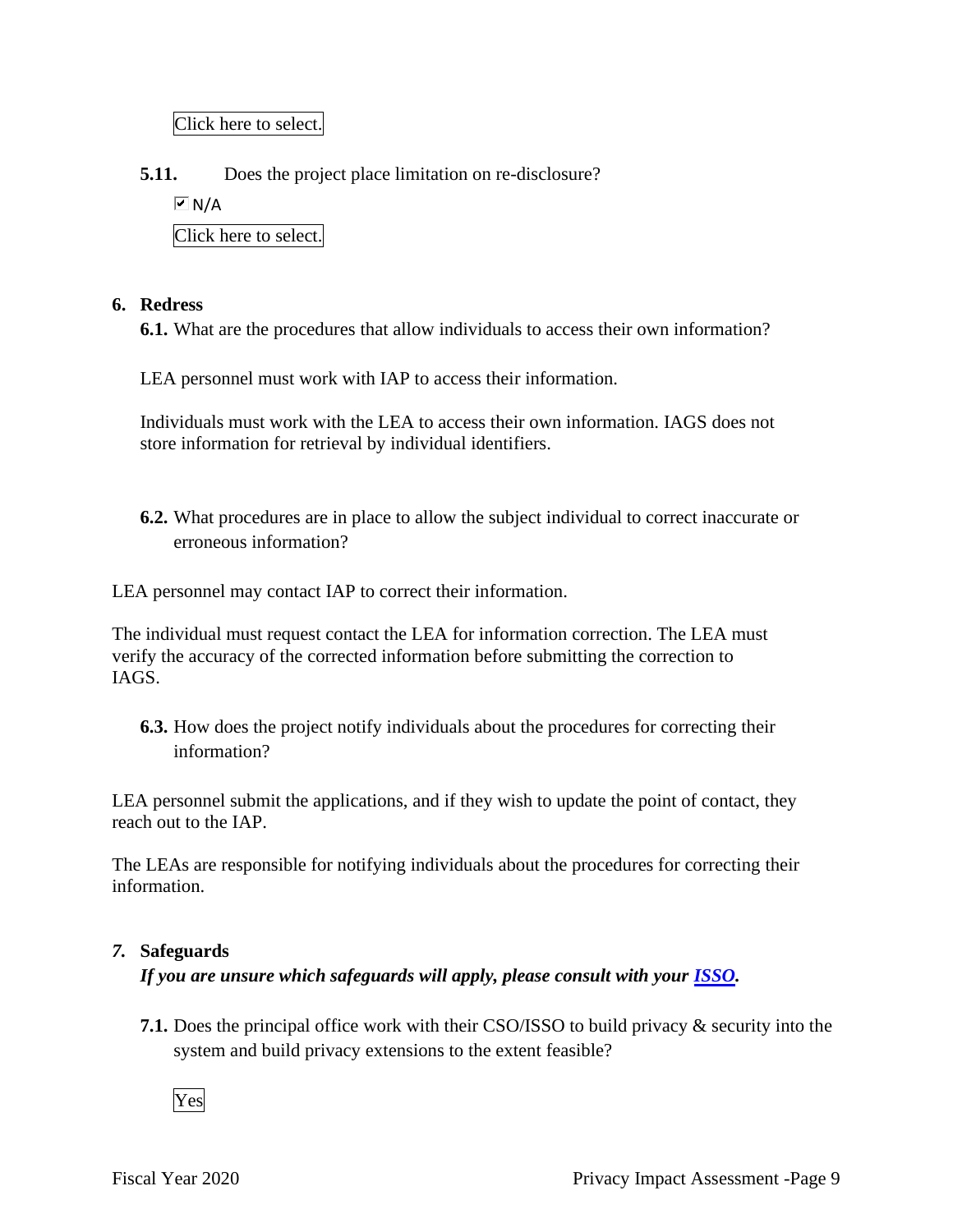**7.2.** Is an Authority to Operate (ATO) required?

Yes

 **7.3.** Under NIST FIPS Pub. 199, what is the security categorization of the system: **Low, Moderate, or High?** 

 $\Box$ N/A Moderate

**7.4.** What administrative, technical, and physical safeguards are in place to protect the information?

IAGS access is only available to authorized users. User access is managed by IAP and the LEA. IAGS only supports secure communication protocols for both IAGS users and DoED interconnected systems. All personnel working with IAGS have to agree to established rules of behavior. Personnel in system administration and support roles must successfully complete personnel background screening for moderate risk and complete additional training including role-based, incident response, and disaster recovery training.

Physical security of electronic data will be maintained in a secured data center, access to which is controlled by multiple access controls. IAGS technical and administrative controls are in compliance with the Federal Information Security Management Act (FISMA) and with National Institute of Standards and Technology (NIST) standards. IAGS utilizes a cloud service provider registered with General Services Administration's (GSA) Federal Risk and Authorization Management Program (FedRAMP) where independent thirdparty assessment organizations(3PAOs) are responsible for verifying technical and physical safeguards periodically.

**7.5.** Is the information in the system appropriately secured in accordance with the IT security requirements and procedures as required by Federal law and policy?

Yes

**7.6.** Has a risk assessment been conducted where appropriate security controls to protect against that risk have been identified and implemented?

Yes

**7.7.** Please describe any monitoring, testing or evaluation conducted on a regular basis to ensure the security controls continue to work properly at safeguarding the PII.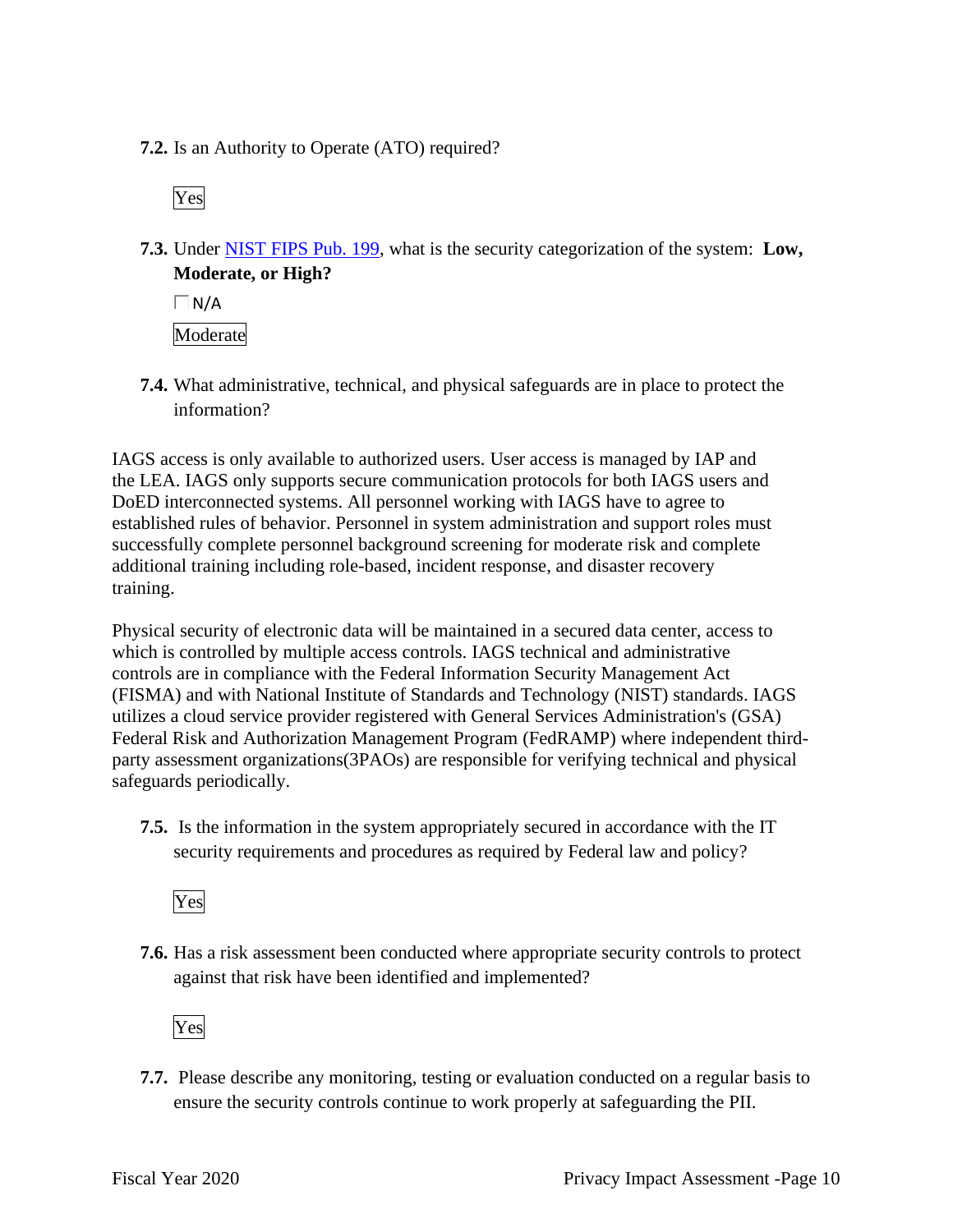IAGS will be authorized for operation in accordance with the Department's Security Authorization Program. As part of the Authority to Operate (ATO) granted by the Security Authorization Program, IAGS will be required to comply with both the current version of NIST SP 800-137, Information Security Continuous Monitoring (ISCM) for Federal Information Systems and organizations and the Department's Information Security Continuous Monitoring Roadmap. Examples of testing or evaluation include running vulnerability scan and mitigating vulnerabilities within the times specified by the Department in addition to performing yearly self-assessments on one-third of the applicable security controls.

#### **8. Auditing and Accountability**

**8.1.** How does the system owner assess and ensure that the PII is used in accordance with stated practices in this PIA?

The IAGS system owner ensures that the information is used in accordance with stated practices in this PIA through several methods. One method is completing the ED Risk Management Framework process and receiving an Authority to Operate (ATO). Under this process a variety of controls are assessed by an independent assessor to ensure the IAGS application and the data residing within are appropriately secured and protected. One-third of all controls are tested each year and the entire system security is reevaluated every three years. The PIA is reviewed and updated on an as needed basis and at a minimum, annually. In addition, the OMB authorizations are reviewed and updated on a federally mandated schedule. These methods together with regular communication with the IAGS users ensures that the information is used within the stated practices outlined in this PIA.

- **8.2.** Does the system owner continuously monitor and audit the privacy controls to ensure effective implementation?
	- Yes
- **8.3.** What are the privacy risks associated with this system and how are those risks mitigated?

This PIA details the privacy controls and safeguards implemented for this system in order to mitigate privacy risk. These controls and safeguards work to protect the data from privacy threats and mitigate the risks to the data.

Additionally, privacy risks have been reduced by not requiring or requesting Social Security Numbers (SSN) for the grant's application process. In the event that SSN or PII is inadvertently submitted by grant applicants, the system encrypts data at rest and in transit to protect from unauthorized disclosure. Role-based access controls are implemented to ensure access to data are restricted to authorized users only. System logs record attempted